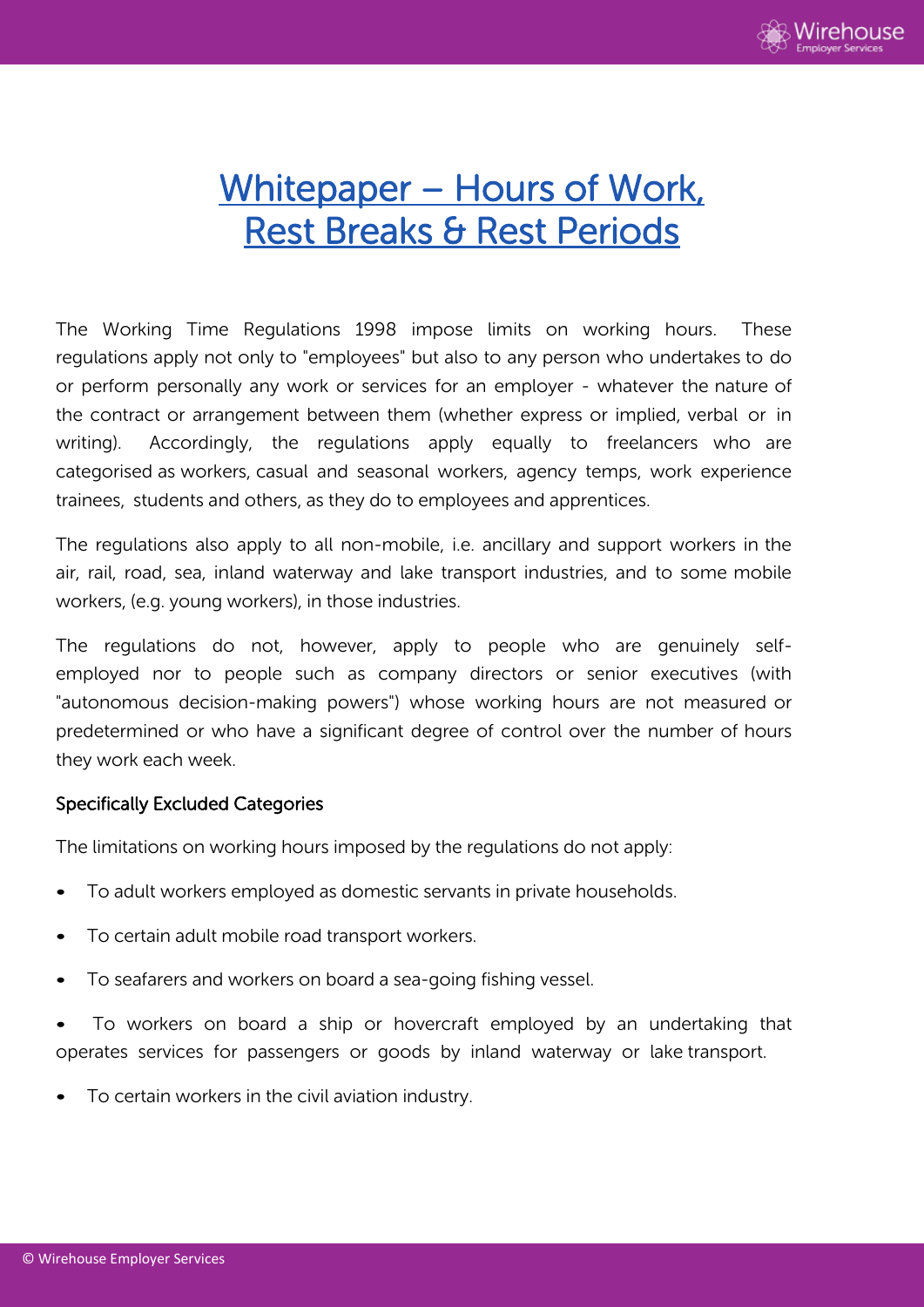

# Meaning of 'Working Time'

Workers will normally be deemed to be at work (and working) when they are at their employer's disposal and carrying out their designated duties and activities. Working time includes:

- Working lunches.
- Time spent travelling to and from a client or customer's premises;
- Attendance at employer-sponsored conferences & job-related training courses.

Time spent abroad by export managers, sales representatives, engineers and others working for a UK employer.

• "On-call" time during which a worker is required to be at or near his or her place of work or where the worker may be free to pursue leisure activities, however these are subject to restrictions imposed by the employer.

Working time does not include:

- Routine travel to and from a worker's home and place of work.
- Meal and rest breaks when no work is done.
- Travelling time outside normal working hours.
- Attendance at non-job-related evening classes.
- "On-call" time when a worker is away from the workplace and/or free to pursue leisure activities without restrictions imposed by the employer.

## Limits on Working Time

Workers aged 18 and over (adult workers) cannot be required to work more than an average of 48 hours a week calculated over a rolling (or static) reference period of 17 consecutive weeks. The reference period may be extended to a maximum of 52 weeks under the terms of a collective or workforce agreement, or to 26 weeks in the case of certain workers including road and construction workers, engineers, security guards, doctors in training, hospital workers, postal workers, refuse collection and incineration workers, agricultural workers and media workers.

Any term in a contract of employment or related agreement that purports to undermine an adult worker's right not to work more than an average of 48 hours a week is void and unenforceable.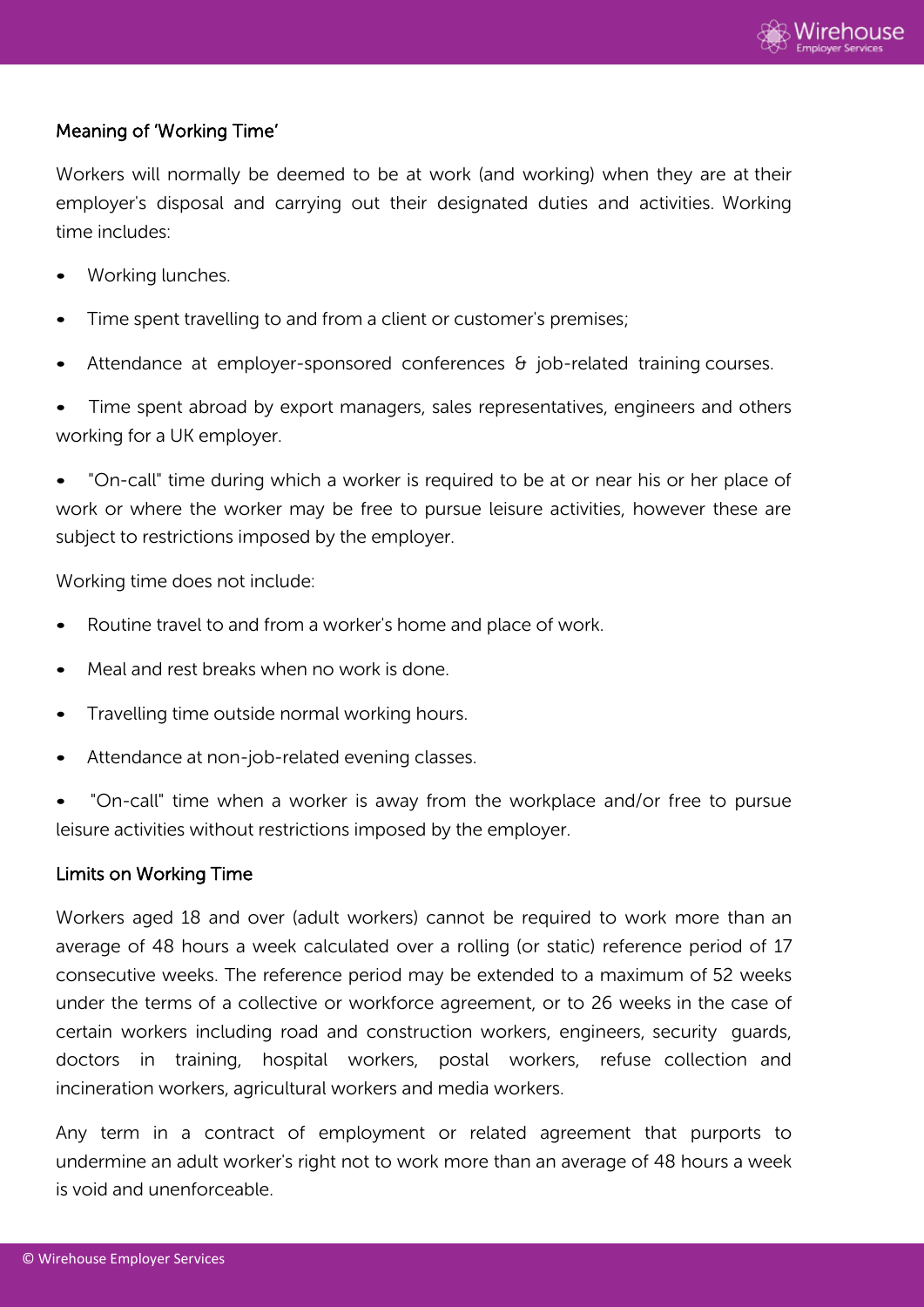

## Voluntary Opt-Outs

An adult worker may agree to work more than an average of 48 hours a week so long as he or she does so voluntarily and in writing. Any such agreement must remind the worker of his or her right to withdraw from the agreement on giving an agreed period of notice which must not be longer than three months nor less than seven days.

Any collective or workforce agreement, or term in a worker's contract, that attempts to override an individual's right to opt out of the 48-hour week is null and void. An opt-out agreement is a matter for the individual worker. It is not sufficient that a worker's contract refers to a collective agreement that permits an extension of hours beyond the 48-hour limit

A worker cannot be penalised, victimised, disciplined, or subjected to any other detriment, for refusing to sign an agreement opting out of the 48-hour week. Further, an employee cannot be dismissed for refusing to sign such an agreement.

## Calculating Average Weekly Hours

The average number of hours worked by a worker in any week is calculated by adding together the hours (including overtime hours) worked by that worker during the period of 17 weeks ending with that week, and by dividing that total number of hours by 17. The same approach must be adopted if the reference period is 26 weeks or an agreed longer period of weeks up to 52 weeks.

The calculation is more complicated if at any time during the reference period, the worker is absent from work on statutory holiday, sick leave or maternity, paternity, adoption or parental leave. These are known as "excluded days". In such a situation, the worker's average weekly hours during the reference period must be calculated using the formula -  $(A + B) / C$ 

A is the aggregate number of hours worked during the reference period;

B is the aggregate number of hours worked during the period that starts immediately after the reference period has expired and ends when the number of days worked equals the number of days that were excluded during the reference period.

C is the number of weeks in the reference period.

## Young Workers

Young workers aged 16 and 17 may not be employed for more than 40 hours in any week (including overtime hours) or for more than eight hours on any day. These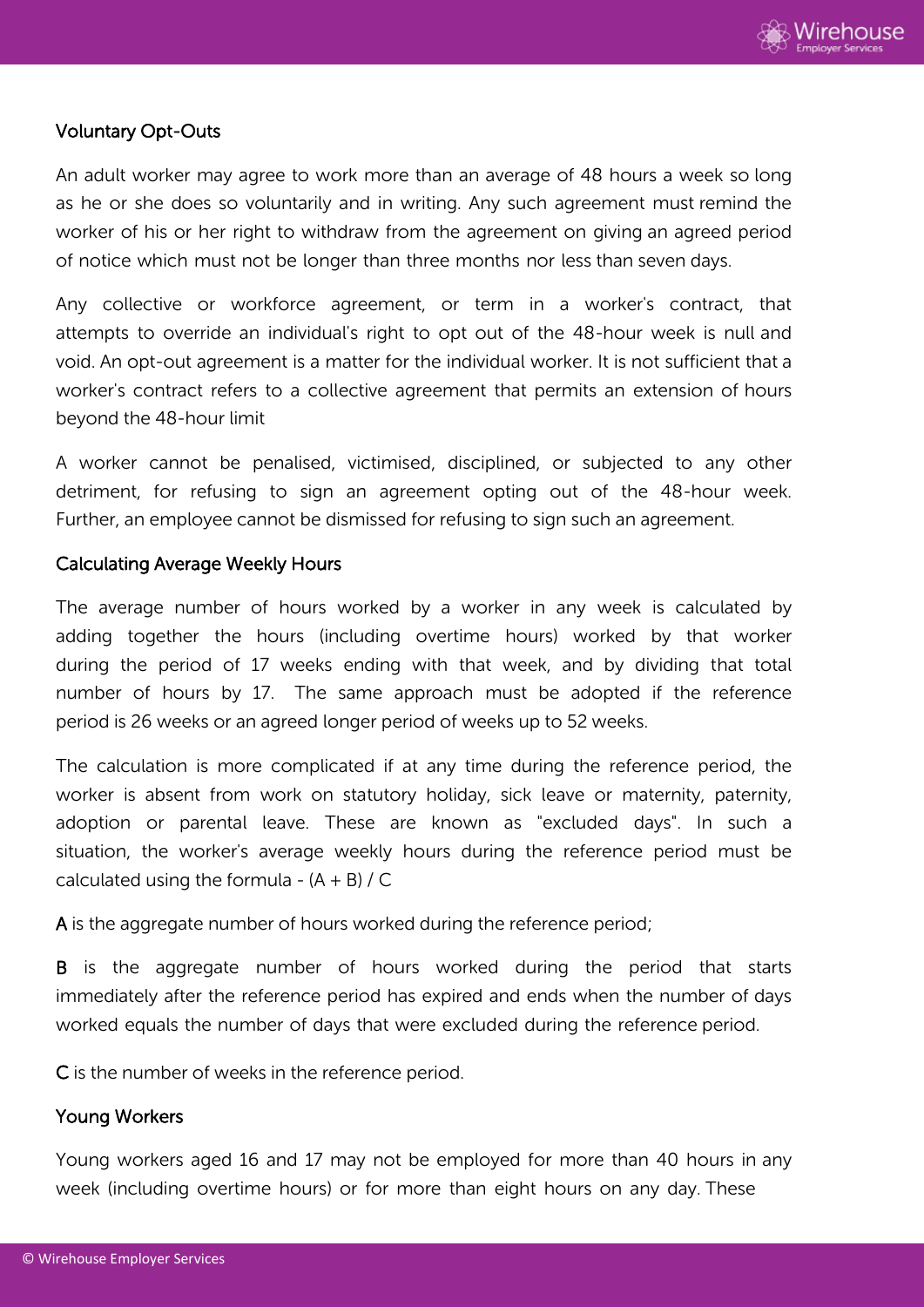

limits are absolute and there is no provision for averaging. Young workers cannot elect to opt out of these limits.

An exception is permitted where due to unusual or unforeseeable circumstances, a young worker is required to undertake work that is temporary and which must be performed immediately and there is no adult worker available to perform it. A further exception is permitted where it is necessary for a young worker to work longer hours to maintain continuity of service or production or to respond to a surge in demand for a service or product if no adult worker is available to perform the task.

#### Meaning of 'Night Work'

"Night work" means work during night time. "Night time", in relation to a worker, means a period the duration of which is not less than seven hours, and which includes the period between midnight and 5 am. A "night worker" is a worker who regularly works at least three hours of his or her daily working time during night time and works 50% or more of their annual hours at night.

#### Restrictions on Night Work – Workers Aged 18 and Over

Night workers aged 18 and over cannot be required to work more than an average of eight hours in any 24 hour period, calculated over the standard reference period of 17 weeks (or over either of the extended reference periods of 26 or up to 52 weeks). However, any adult worker whose work at night involves special hazards or heavy physical or mental strain must not be required to work for more than eight hours in any period of 24 consecutive hours.

#### Restrictions on Night Work – Workers Aged 16 and 17

Young workers aged 16 and 17 may not be employed at night during the "restricted period" (i.e. between 10 pm and 6 am or, if their contract requires them to work after 10 pm, between 11 pm and 7 am).

These restrictions do not apply to young workers employed in hospitals or similar

establishments (or in connection with cultural, artistic, sporting or advertising activities) if their employment after 10 or 11 pm is necessary to maintain continuity of service or production or to respond to a surge in demand for a service or products on the proviso there are no adult workers available to perform the work.

The restrictions also do not apply to young persons employed in bakeries, catering businesses, hotels, public houses, restaurants, bars or in agriculture, retail trading or postal or newspaper deliveries if their employment after 10 or 11 pm is necessary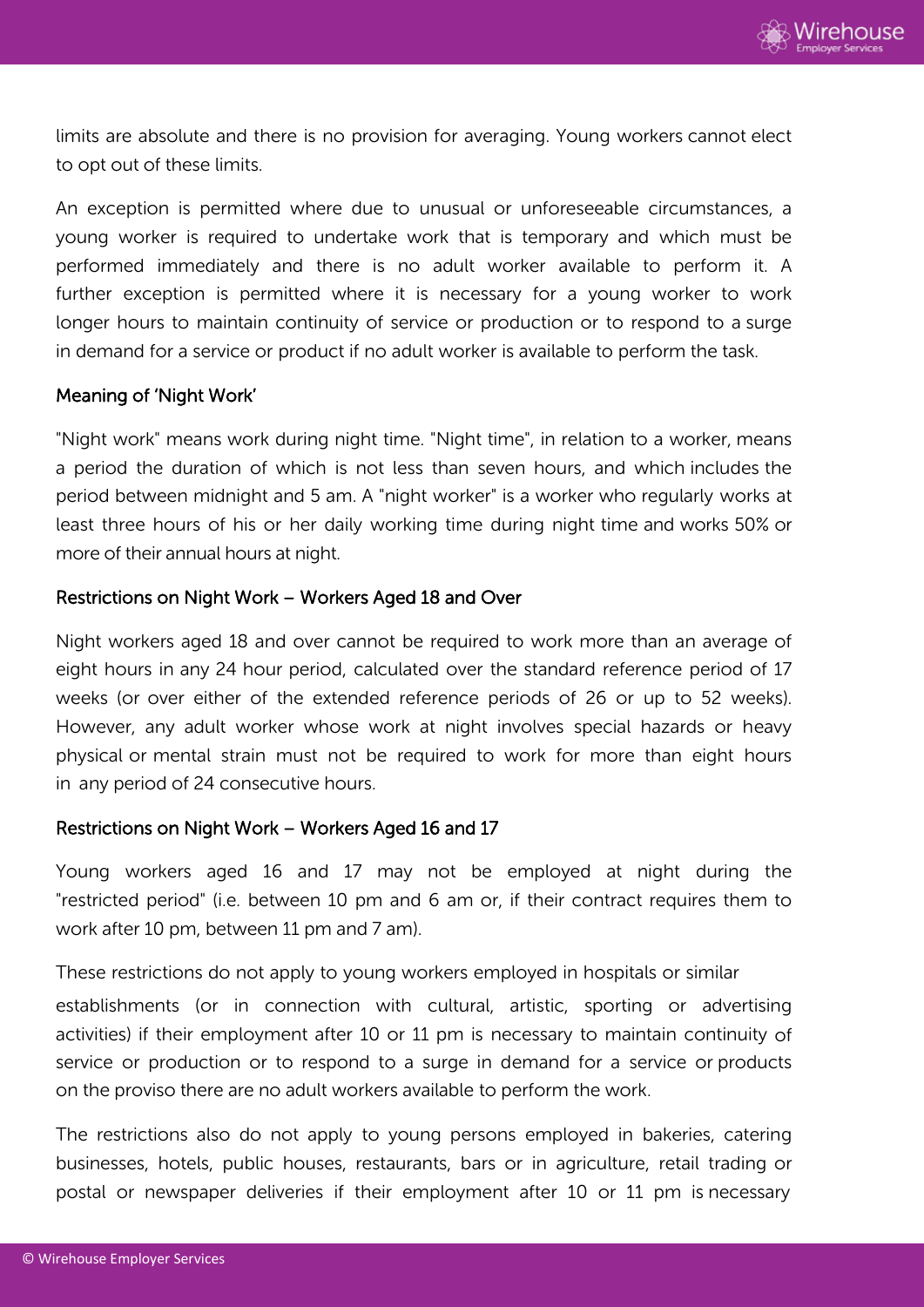

to maintain continuity of service or production or to respond to a surge in demand for a service or products on the proviso there are no adult workers available to perform the work. However, there is an absolute prohibition on their employment between midnight and 4.

Young workers in the excluded categories who continue to work after 10 or 11 pm must be supervised by one or more adult workers (if such supervision is necessary for their protection) and must be allowed equivalent periods of compensatory rest if required to continue working during their normal rest breaks or rest periods.

## On Call Stand-By Shifts

Recently the Court of Justice of the European Union (CJEU) has ruled that where an employer places considerable restrictions on an employee's free time while doing an oncall shift when he is away from the place of work, the time spent by the employee oncall may be classed as working time. It is important for the employer to establish whether the on call stand-by shift is classed as overtime as this will impact on minimum rest periods as well as the maximum 48-hour working week, unless the employee has opted out.

## Rest Breaks and Rest Periods

The Working Time Regulations provide that workers aged 18 and over have the following rights:

- A minimum rest break of 20 minutes in the course of any working day that exceeds six hours;
- A minimum daily rest period of at least 11 consecutive hours in each 24-hour period during which they work for the employer; and

• An uninterrupted weekly rest period of at least 24 hours (this can be replaced by two uninterrupted rest periods of not less than 24 hours in each 14-day period, or one uninterrupted rest period of not less than 48 hours in each 14-day period).

The entitlement to a minimum rest break of 20 minutes is to a single rest break in any working day that exceeds six hours and not to a rest break for every six hours worked. The terms of a collective or workforce agreement can vary the right of adult workers to rest breaks and rest periods, as long the employer undertakes to provide equivalent periods of compensatory rest.

Workers under the age of 18 but who are above compulsory school age have the following rights:

• A minimum break of 30 min during any working day that lasts more than 4.5 hours;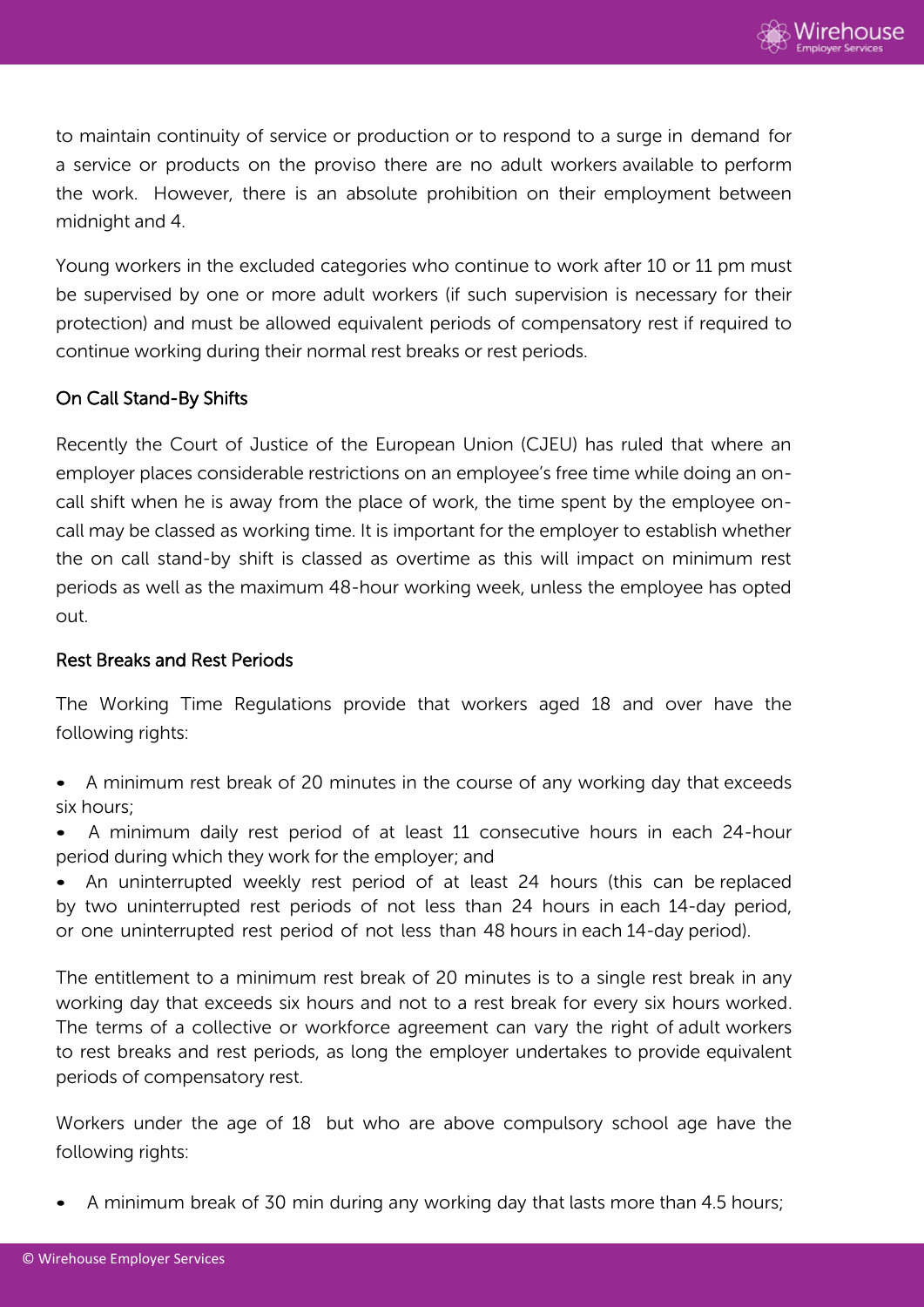• A minimum daily rest period of at least 12 consecutive hours in each 24-hour period during which they work for the employer (although this rest period may be interrupted if periods of work are split up over the working day or are of short duration); and

• An uninterrupted weekly rest period of at least 48 hours (although this may be interrupted in the case of activities involving periods of work that are split up over the day or are of short duration, and may be reduced where this is justified by technical or organisational reasons, but not to less than 36 consecutive hours).

If, on any day, a young worker is employed by more than one employer, the time that he or she is working for each one should be added together to determine if the young worker is entitled to a rest break. There are no exceptions to the rules prescribing minimum rest breaks and rest periods for adolescent workers apart from a force majeure exception.

In terms of this exception, the right to a minimum daily rest period and rest break does not apply in relation to a young worker where the employer requires him or her to perform work that no adult worker is available to perform on the proviso this is the result of unforeseeable circumstances beyond the employer's control.

# Exception for Adult Shift Workers

The rights to a minimum daily and weekly rest period do not apply in relation to:

- A shift worker when he or she changes shift and cannot take a daily or weekly rest period between the end of one shift and the start of the next; or
- A worker engaged in activities involving periods of work split up over the day, as may be the case with, for example, cleaning staff.

# Payment

There is no obligation on employers to pay their workers for their rest breaks. Whether or not breaks are paid will depend on the terms of the employment contract.

# Special Cases

The provisions on rest breaks and rest periods do not apply in the following circumstances:

Where the worker's activities are such that his or her place of work and place of residence are distant from one another, including cases where the worker is employed in offshore work, or his or her different places of work are distant from one another.

Where the worker is engaged in security and surveillance activities requiring a permanent presence so as to protect property or individuals e.g. security workers.